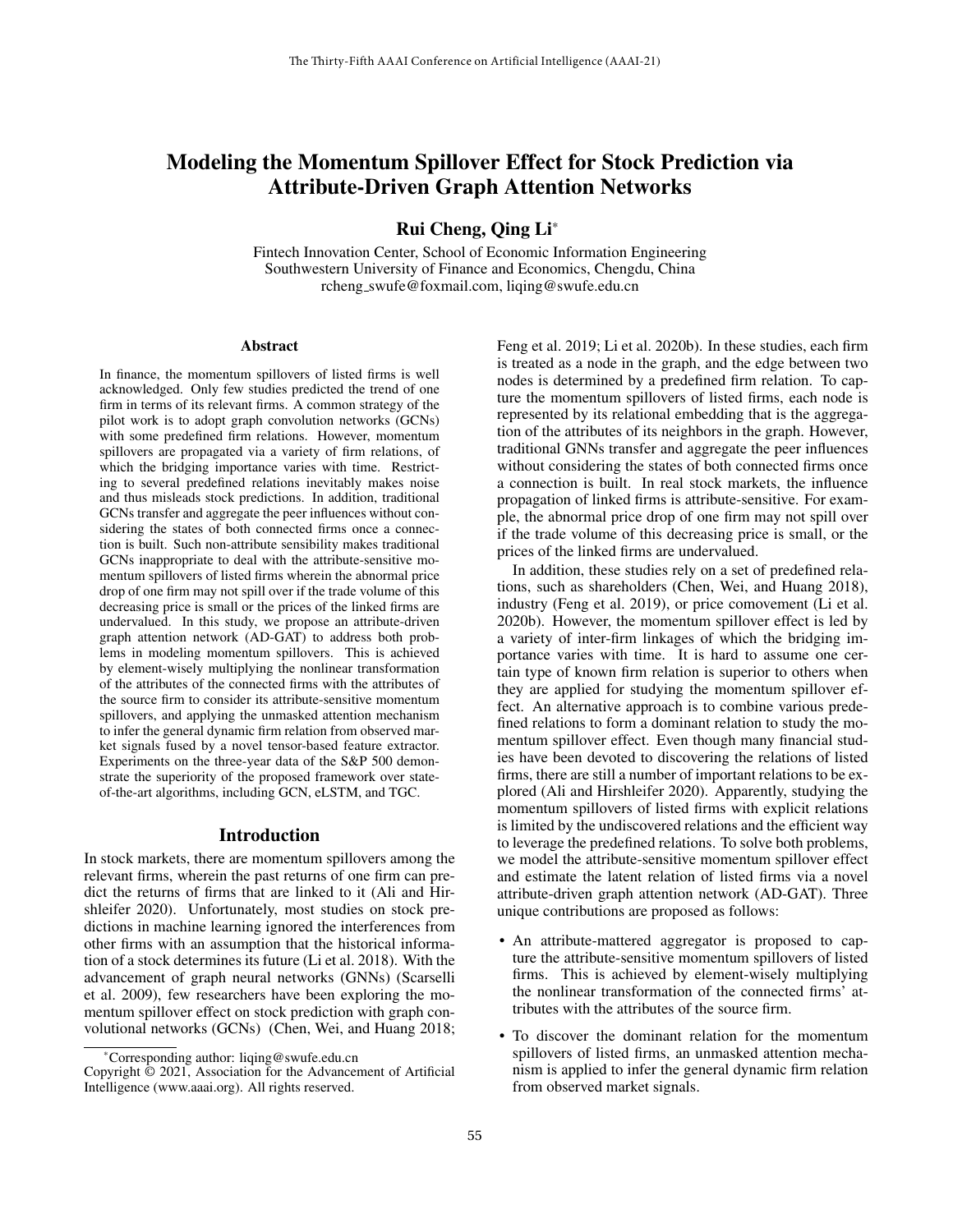• A novel tensor-based modeling is presented to capture multimodal market signals with feature interactions to provide solid ground truth for implicit inferring firm states and relations.

Experiments performed on three-year data of the stocks listed in the S&P 500 index demonstrate AD-GAT's superiority over state-of-the-art algorithms, including eLSTM (Li et al. 2020a) and TGC (Feng et al. 2019). Relative to these algorithms, the proposed approach achieves performance enhancements of at least 6.4% and 10.7% in terms of directional accuracy (DA) and AUC, respectively.

# Related Work

The stock market is a dynamic system in which stocks are highly influenced by a variety of time-series market signals. Several RNN variants, including LSTM (Hochreiter and Schmidhuber 1997) and GRU (Cho et al. 2014), have been applied to generate the sequential embeddings for stock predictions, which capture the time dependencies in historical market signals. A common strategy that mingles different types of market factors in previous studies is to concatenate the market signals of different sources into a compound vector, which inevitably ignores their intrinsic association (Kolda and Bader 2009; Li et al. 2016). Some researchers have taken a further step by fusing different market factors along with their interactions. For instance, Ming et al. (2014) constructed a unified matrix to characterize the "co-movements" between stock prices and news articles. Li et al. (2016) modeled market information with tensors and proposed a support tensor machine to predict stock trends. Zhang et al. (2018) further constructed two auxiliary matrices, i.e., the stock quantitative feature matrix and the stock correlation matrix, to assist the tensor decomposition process. The way these works handling the interactions of different market factors is independent of stocks and downstream tasks (e.g., stock movement prediction). However, such assumptions are too ideal to be accepted by real stock markets. Here, we argue that the interactions of different market factors vary with stocks and should be modeled with a consideration of downstream tasks. In this study, we capture the interactions of market signals with tensors, which are learned toward downstream tasks and personalized for different stocks.

Essentially, the stock fluctuations of one firm are caused by its own market signals along with the interferences from its related firms. The momentum spillover effect is often ignored by previous studies on stock predictions due to the lack of an efficient way to incorporate the spillover relevance. Only few works on stock predictions have explored this effect (Chen, Wei, and Huang 2018; Feng et al. 2019; Li et al. 2020b). These studies relied on traditional graph convolutional networks (GCNs) in which each firm is represented as a node and each edge is built in terms of some predefined firm relations. For instance, Chen, Wei, and Huang (2018) constructed a graph in terms of firm investment and proposed a joint stock prediction model based on GCN to consider the influences of related stocks. Feng et al. (2019) applied two types of firm relation, i.e., industry category or Wikipedia linkage, to build a graph for stock predictions. Li et al. (2020b) studied the momentum spillover effect with GCNs built in terms of the co-movements of historical prices. These studies treated firm links in a static way by building a graph with the fixed predefined firm relations. However, firms are dynamically linked via a variety of relations of which the importance varies with time. One of the pilot studies on the dynamical linkage of listed firms is the work of Feng et al. (2019) which adjusts the predefined relations in the learning process. However, restricting firm relatedness to a particular type of predefined relation inevitably generates noise and thus misleads the predictive results.

In addition, the momentum spillovers of a firm attribute rely on the states of other attributes of both connected firms. For example, the abnormal price drop of one firm may not spill over if the trade volume of this decreasing price is limited, or the prices of the linked firms are undervalued. GNNs measure the momentum spillovers of one firm by the amount of its attribute transmitting to its related firms in the graph. Each node assigns each of its attributes a weight, which is obtained in the learning process. All the received spillovers of one firm are considered as its relational embedding to represent the node or to update its state. Several aggregators have been explored to gather the information from the neighbors to the target node in previous studies. However, traditional GNNs transfer and aggregate the peer influences without considering the states of the attributes of both connected firms once a connection is built. Most GNNs, including GCN (Scarselli et al. 2009) and GAT (Vaswani et al. 2017), generate relational embeddings via linear aggregators. Specifically, the attributes of the relevant firm nodes are linearly transformed via a weight matrix that measures the importance of each attribute, and are transported to the target node. In such a way, the weight of each attribute is fixed and shared across all firm nodes. Therefore, it can not dynamically adjust the attribute proportion to be transported in terms of the attribute states of the connected firm nodes as explained in the previous example about the influence of the abnormal price drop. Even though non-linear aggregators are sensitive to the attribute states, they typically adjust the amount of an attribute to be transferred in terms of the entire states of this attribute among all of the connected nodes. For example, in the max-pooling aggregator, only neighboring nodes hold the max value in certain attributes can generate spillovers and affect the target firm (Gao, Wang, and Ji 2018). In the LSTM-based aggregators, only the neighbors' attributes are considered and sequentially fed into LSTMs in a predefined order when modeling their spillovers (Hamilton, Ying, and Leskovec 2017). Apparently, the momentum spillovers of listed firms are attribute mattered and tradition GNNs are unable to handle this situation. In this study, an attribute-mattered aggregator is proposed to adjust the spillovers of one attribute in terms of other attribute states of two connected firm nodes.

### Model Architecture

Figure 1 is an overview of the proposed framework for stock prediction. The tensor fusion (TF) module is first applied to merge technical indicators and textual media features into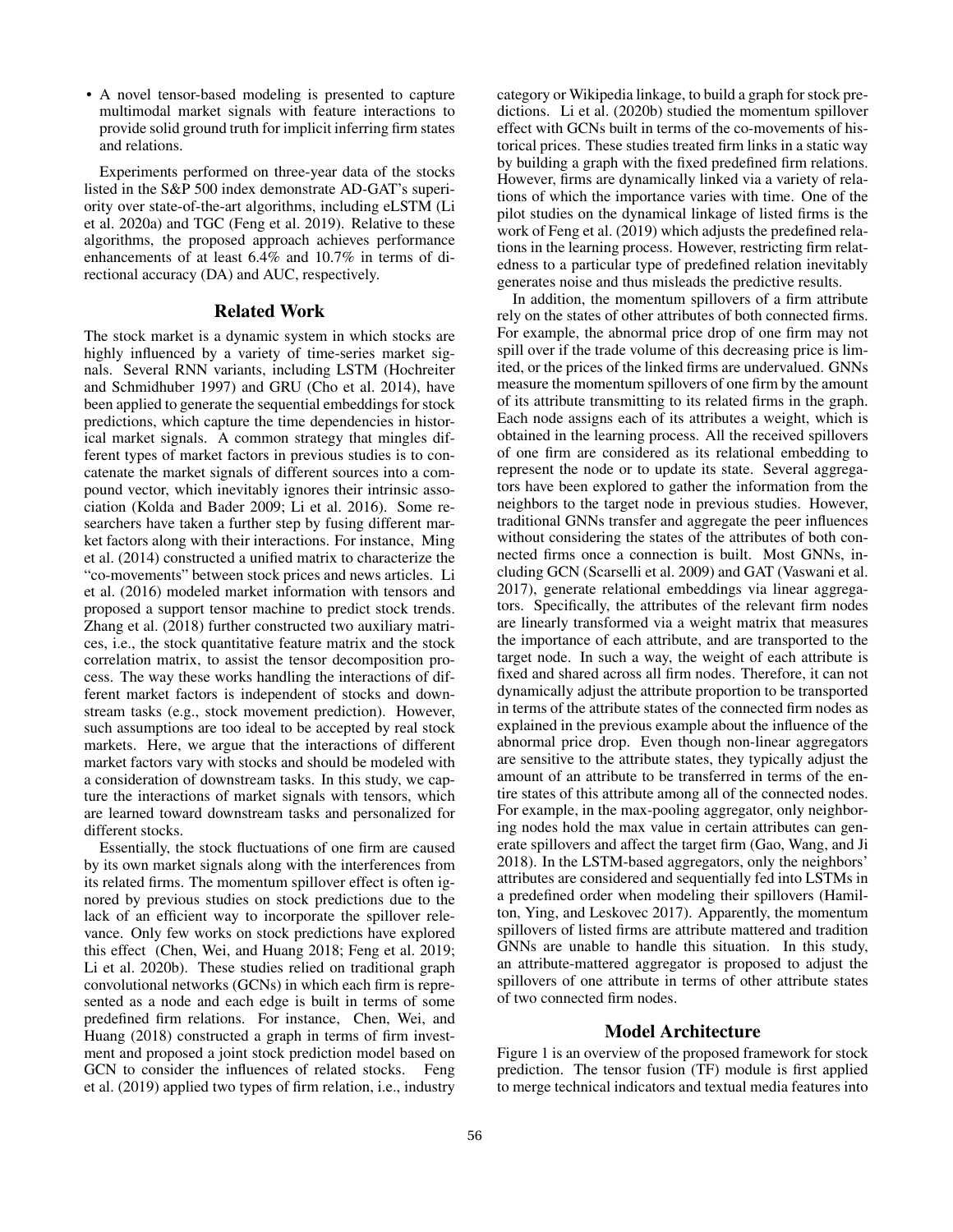

Figure 1: The proposed framework

one fused vector preserving their interactions. Second, the time-series fused vectors are fed into the RNN module to generate the sequential embedding of a listed firm which preserves the time dependencies of its fused market information. After that, the sequential embeddings of all listed firms, along with the predefined relations, are further processed by the proposed AD-GAT, which consists of the attributemattered (AM) aggregator and the relation building (RB) module, to generate the relational embeddings for all listed firms that represent their received spillovers. At last, the concatenations of sequential embeddings and relational embeddings are fed into the Output Mapping (OM) module to predict stock movements.

In the following, we use  $x$  (lower-case letter) to denote index,  $X$  (upper-case letter) to denote a scalar,  $x$  (bold lowercase letter) to denote a vector,  $\mathcal X$  (script letter) to denote a matrix, and  $\theta$  to denote parameters that are learned during the training process.

### The Sequential Embeddings of Listed Firms

The stock market is a dynamic system, in which firms are highly influenced by various types of time-series market signals. A variety of RNNs, including LSTM and GRU, has been applied to capture the sequential dependencies of market signals for stock predictions (Li et al. 2016; Chen, Wei, and Huang 2018; Feng et al. 2019; Li et al. 2020a). In previous studies, technical indicators and textual media features have been concatenated into a super vector as the input of RNNs, which inevitably ignores the intrinsic associations between them (Kolda and Bader 2009; Li et al. 2016). In this study, we propose the TF module to capture the interactions of different market signals, and combine it with the RNN module to generate richer sequential embeddings for further processing.

Tensor Fusion Module The TF module aims to extract high-level features from numerical and textual data while preserving their interactions for stock prediction. In this study, for a given firm i,  $\mathbf{m}_i^t \in \mathbb{R}^L$  is the L-dimensional feature vector representing the technical indicators on the day t, and  $\mathbf{n}_i^t \in \mathbb{R}^{L'}$  is the L'-dimensional feature vector representing the relevant media articles released on the day t.

The challenge lies in how to mingle  $m_i$  and  $n_i$  into one vector  $x_i$  while preserving their interactions for stock prediction. Here, superscript  $t$  is omitted for simplicity. One of alternatives to capture feature interactions is to reassemble  $m_i$  and  $n_i$  into tensors, and apply global tensor decomposition algorithms (Kolda and Bader 2009; Li et al. 2016). However, it is independent of downstream tasks and stocks.

To learn the task- and firm-specific interactions between  $m_i$  and  $n_i$ , the proposed framework applies a K-dimensional bilinear tensor product term,  $\mathbf{m}_i \mathcal{T}_i^{[1:K]} \mathbf{n}_i$ , to capture the intrinsic associations between  $m_i$  and  $n_i$ .  $\mathcal{T}_i^{[1:K]} \in \mathbb{R}^{L \times L' \times K}$  is a third-order tensor of which the parameters are tuned towards downstream tasks. The  $k$ -th entry in the bilinear tensor product term is computed by one slice of the tensor. That is,  $\mathbf{m}_i \mathcal{T}^k \mathbf{n}_i = \sum_{l \in L} \sum_{l' \in L'} T^k_{l,l'} \mathbf{m}_{i,l} \mathbf{n}_{i,l'}$ .  $_{l\in L}\sum_{l'\in L'}T_{l,l'}^k \mathbf{m}_{i,l}\mathbf{n}_{i,l'}.$ 

To preserve their independent effects,  $m_i$  and  $n_i$  are concatenated and linearly transformed by a weight matrix,  $W_i \in \mathbb{R}^{(L+L')\times K}$ . The fused daily market signals of firm i,  $\mathbf{x}_i \in \mathbb{R}^K$ , is represented by the sum of these two terms,

$$
\mathbf{x}_i = \tanh(\mathbf{m}_i \mathcal{T}_i^{[1:K]} \mathbf{n}_i + \mathcal{W}_i[\mathbf{m}_i || \mathbf{n}_i] + \mathbf{b}_i), \quad (1)
$$

where || denotes the concatenation,  $\mathbf{b} \in \mathbb{R}^K$  is the bias vector, and  $tanh$  is the activation function. The set of the learned parameters is  $\theta = [\mathcal{T}_i^{[1:K]}, \mathcal{W}_i, \mathbf{b}_i, \forall i \in N]$ , where N represents the number of firms.

**RNN Module** For a given firm  $i$ , to generate its sequential embedding,  $v_i^t$ , on the day t, its fused market signal representations in the past T days,  $\mathcal{X}_i^{[t-T:t]}$ , are fed into the RNN module,

$$
\mathbf{v}_i^t = RNN_i(\mathcal{X}_i^{[t-T:t)}),\tag{2}
$$

where  $\mathbf{v}_i^t \in \mathbb{R}^F$ , F is the hidden size of RNN, and  $\mathcal{X}_i^{[t-T:t)} = [\mathbf{x}_i^{t-T}, \dots, \mathbf{x}_i^{t-1}]$  denotes the fused historical representations of stock  $i$  in the past  $T$  days.

In this study, GRU (Cho et al. 2014) is selected as our RNN module, since it is easier to train in practice and achieves similar performance with other variants of RNNs (Xu and Cohen 2018). More details can be referred to the work of Cho et al. (2014).

### The Relational Embeddings of Listed Firms

In real markets, the movement of one firm is affected by its related firms which is well known as the momentum spillover effect in finance. There are two challenges in predicting stock movements with momentum spillovers. The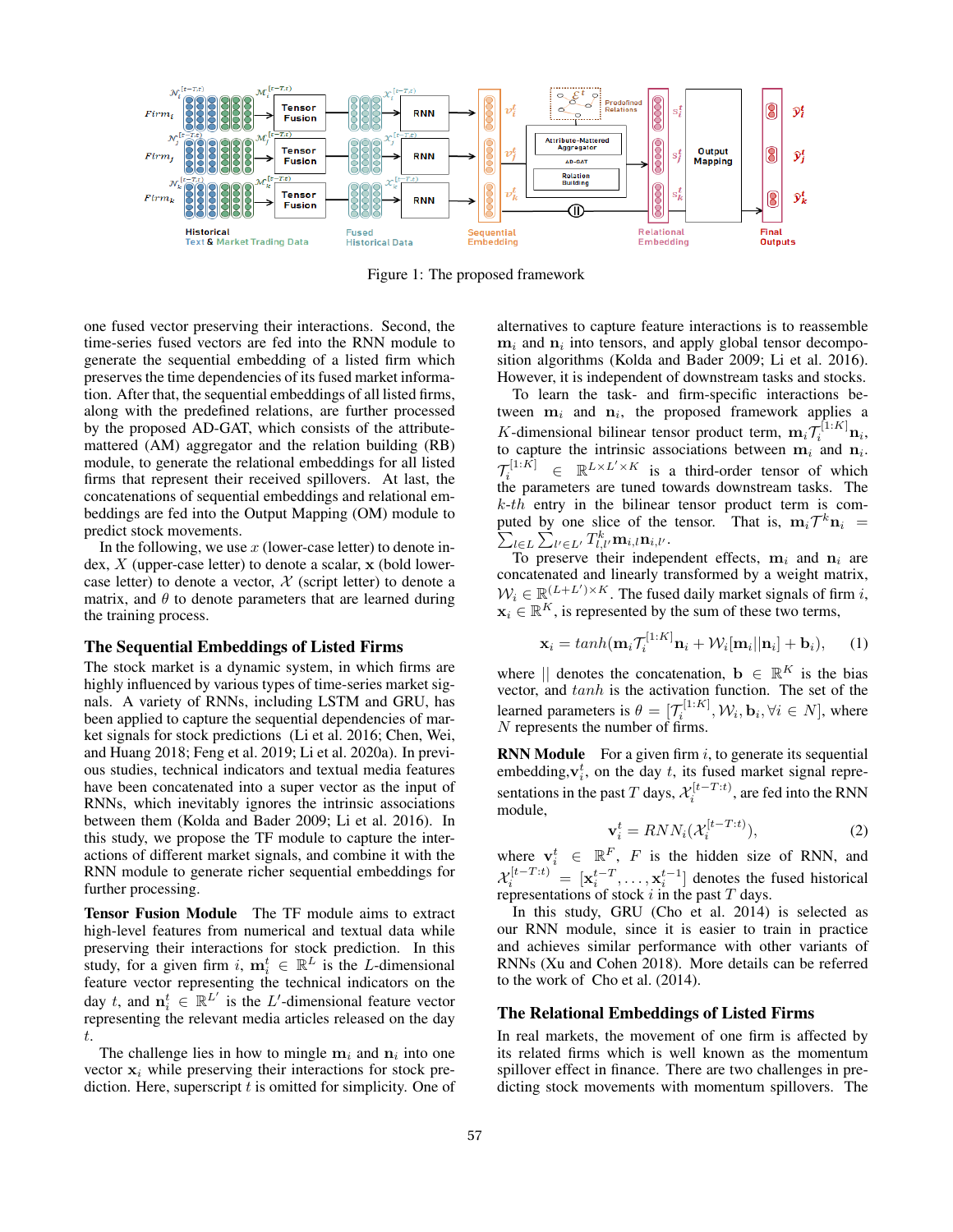first is to deal with attribute-mattered momentum spillovers with a proper network design and the second is to find a dominant relation to bridge the relevant firms for momentum spillovers.

Attribute-Mattered Aggregator To model the momentum spillovers of listed firms, the stock market is treated as a graph, in which  $V = [\mathbf{v}_1^t, \dots, \mathbf{v}_N^t] \in \mathbb{R}^{N \times F}$  is the representation of N firms, and  $\mathcal{E} \in \mathbb{R}^{N \times N}$  reflects the predefined relation of listed firms, whose indexes are listed firms and entires are their connection strengths.

Previous works relied on GCNs to generate relational embeddings of listed firms which represents the received spillovers (Chen, Wei, and Huang 2018; Feng et al. 2019). Here, we use  $S = [\mathbf{s}_1^t, \dots, \mathbf{s}_N^t] \in \mathbb{R}^{N \times F'}$  to represent the  $F'$ -dimensional firm relational embeddings. For a given firm i, its relational embedding at time t,  $s_i^t$ , is calculated as the weighted sum of its neighbors' attributes via the linear aggregator of GCNs,

$$
\mathbf{s}_{i}^{t} = \sigma \left( \sum_{j,j \neq i}^{N} \underbrace{E_{i,j} \mathcal{W}_{s} \mathbf{v}_{j}^{t}}_{\text{spillovers from } j \text{ to } i} \right),\tag{3}
$$

where  $W_s \in \mathbb{R}^{F' \times F}$  is a weight matrix shared by all firms, which linearly transforms the neighbors' attributes into higher-level features,  $E_{i,j} \in \mathcal{E}$  is the normalized relation between firm i and j, and  $\sigma$  is sigmoid function. However, Eq. 3 fails to consider the interferences of connected firms' attributes on momentum spillovers, which are vital for stock predictions. Figure 2 shows an example of such attribute interference. Suppose firm  $i$  and  $j$  have three attributes, i.e., "price", "volume", and "Price-to-Earning ratio (P/E)", which stands for the trading price, the quantity of traded shares, and whether the stock price is overvalued or not, respectively. In traditional GCNs, the abnormal "price" drop of firm  $j$  spills to  $i$  in terms of the stock graph presented at the left top of Figure 2. However, in the real market, the abnormal "price" drop of firm  $j$  should not affect the price of firm i since the price drop of firm  $i$  is only accompanied by a small amount of trade volume, and firm i has a low "P/E" indicating its undervalued trading price, as shown in the attribute table at the left bottom of Figure 2. To model the attribute-mattered momentum spillovers of listed firms, the AM aggregator introduces into the linear aggregator (Eq. 3) a gate mechanism that is a non-linear transformation  $(c(\cdot))$  of the related firm attributes, and element-wisely multiply  $(\otimes)$  the gate with the attributes of the source firm to discriminate the spillover of one attribute in terms of other attributes. Therefore, the relational embedding of firm  $i$  at time  $t$  is redefined as

$$
\mathbf{s}_i^t = \sigma \big( \sum_{j,j \neq i}^N \underbrace{E_{i,j} \mathcal{W}_s \mathbf{v}_j^t \otimes c(\mathbf{v}_i^t, \mathbf{v}_j^t)}_{\text{spillovers from } j \text{ to } i} \big). \tag{4}
$$

Here, a single layer feed-forward neural network with  $tanh$ activation function is applied to obtain the information gate,  $c(\cdot)$ , in terms of the current states of firm i and j which is defined in Eq. 2,

$$
c(\mathbf{v}_i^t, \mathbf{v}_j^t) = tanh(\mathcal{W}_c[\mathbf{v}_i^t || \mathbf{v}_j^t] + \mathbf{b}_c),
$$
 (5)



Figure 2: Attribute-mattered momentum spillovers

where  $W_c \in \mathbb{R}^{F' \times 2F}$  is the weight matrix, and  $\mathbf{b}_c \in \mathbb{R}^{F'}$  is the bias vector. By adjusting the spillovers of one attribute in terms of the states of other attributes of connected firms using both  $W_s$  and  $c(\mathbf{v}_i^t, \mathbf{v}_j^t)$ , the proposed AM aggregator also partially releases the assumption that they are invariant when propagating between different firm pairs in different timestamps in Eq. 3, which only involves  $\mathcal{W}_s$ .

Relation Building Module The momentum spillovers of listed firms are essentially led by a fusion of various firm relations that change over time (Ali and Hirshleifer 2020). However, previous studies only leverage one or two types of firm relations (Chen, Wei, and Huang 2018; Feng et al. 2019).

Rather than fusing a dominant firm relation with a variety of predefined firm relations, we infer the latent firm relation,  $R_{i,j}$ , between firm i and j from the observed market signals at time  $t$ , that is,

$$
R_{i,j}^t = r(\mathbf{v}_i^t, \mathbf{v}_j^t). \tag{6}
$$

Different from TGC (Feng et al. 2019), we perform an unmasked attention mechanism that allows each firm to be attended by every other firm, and ignores all predefined relations that inevitably generate noise in the long run. Here, a single-layer feed-forward neural network with LeakyReLU activations (Maas, Hannun, and Ng 2013) is adopted as the shared attention mechanism to infer the latent firm relation,

$$
R_{i,j}^t = LeakyReLU(\mathbf{a}_\mathbf{r}^\top \mathcal{W}_r[\mathbf{v}_i^t || \mathbf{v}_j^t]),\tag{7}
$$

where  $\mathbf{v}_i^t$  and  $\mathbf{v}_j^t$  are concatenated and mapped into a  $F'$ dimensional vector using  $W_r \in \mathbb{R}^{F' \times 2F}$ , and it is further transformed into a scalar that represents their connection strength via a vector  $\mathbf{a_r} \in \mathbb{R}^{F'}$ .

To make  $R_{i,j}^t$  comparable over all firms,  $R_{i,j}^t$  is further normalized with a softmax function over all choices of  $j$ ,

$$
\tilde{E}_{i,j}^{t} = softmax_j(R_{i,j}^{t}) = \frac{exp(R_{i,j}^{t})}{\sum_{k \in N, k \neq i} exp(R_{i,k}^{t})},
$$
 (8)

where  $\tilde{E}^t_{i,j}$  is the normalized connection strength from j to  $i$  at time  $t$ .

Therefore, the relational embedding of firm  $i$  can be further redefined as

$$
\mathbf{s}_i^t = \sigma \big( \sum_{j,j \neq i}^N \tilde{E}_{i,j}^t \mathcal{W}_s \mathbf{v}_j^t \otimes c(\mathbf{v}_i^t, \mathbf{v}_j^t) \big). \tag{9}
$$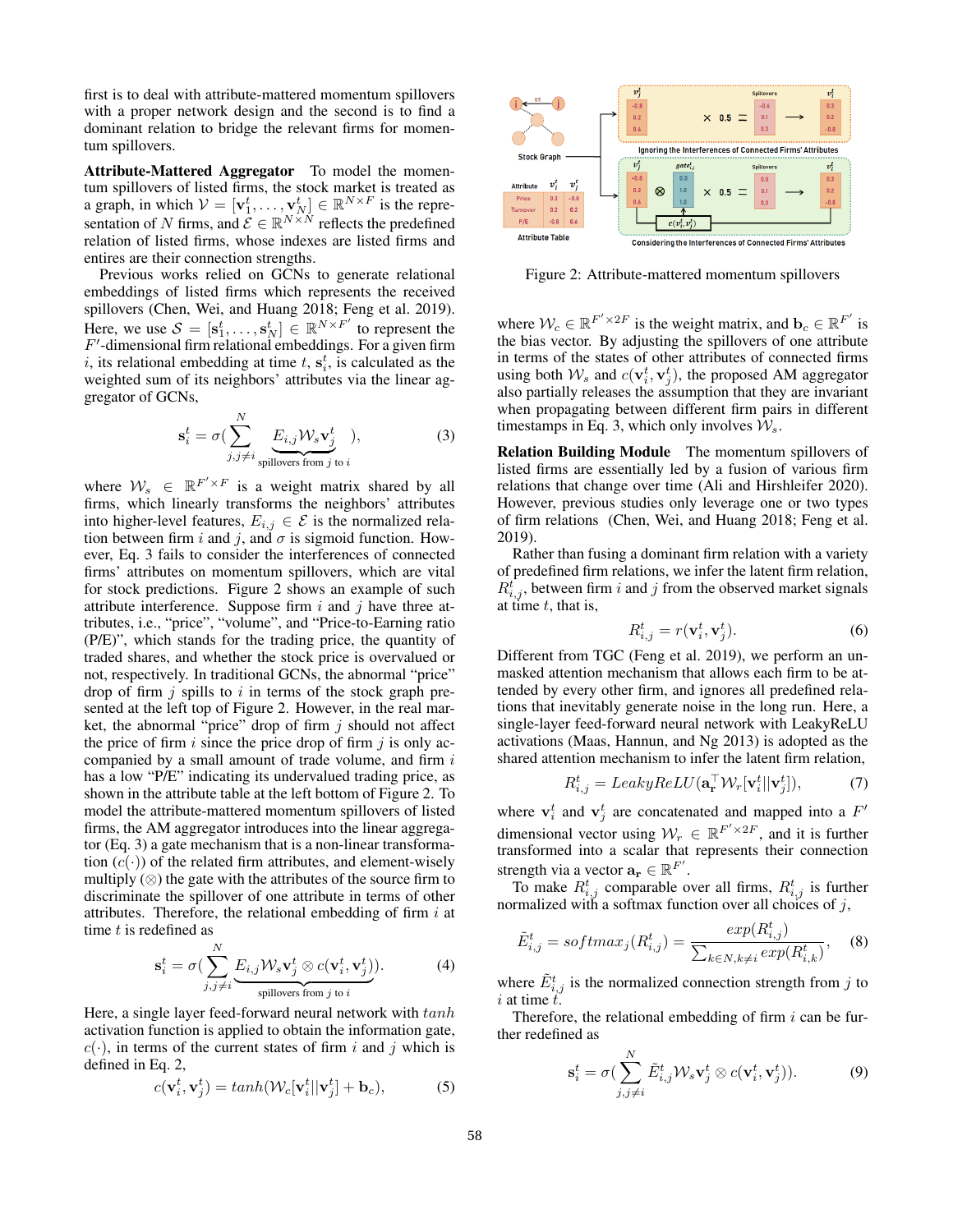Here, we replace the predefined static relation  $E_{i,j}$  in Eq. 4 with a dynamic relation  $\tilde{E}^t_{i,j}$ .

To stabilize the learning process, we adopt the multiheads setting as suggested by Vaswani et al. (2017). Specifically, we execute Eq. 9 with  $M$  independent attention mechanisms, and concatenate the results as

$$
\mathbf{s}_{i}^{t} = \prod_{m=1}^{M} \sigma(\sum_{j,j\neq i}^{N} \tilde{E}_{i,j}^{t,[m]} \mathcal{W}_{s}^{[m]} \mathbf{v}_{j}^{t} \otimes c^{[m]}(\mathbf{v}_{i}^{t}, \mathbf{v}_{j}^{t})), \quad (10)
$$

where  $||$  represents concatenation,  $\tilde{E}_{i,j}^{t,[m]}, \mathcal{W}_s^{[m]}$ , and  $c^{[m]}(\cdot)$ are the estimated dynamic firm relation, the input linear transformation's weight matrix, and the information gate in the  $m$ -th attention head, respectively. Note that, by this definition, the final relational embedding of firm i,  $s_i^i$ , consists of  $MF'$  features instead of  $F'$ . Here, the learned parameter  $\operatorname{set} \operatorname{is} \theta = [\mathcal{W}_s^{[m]}, \mathcal{W}_c^{[m]}, \mathcal{W}_r^{[m]}, \mathbf{b}_c^{[m]}, \mathbf{a}_{\mathbf{r}}^{[\mathbf{m}]}, \forall m \in M].$ 

# Output Mapping Module

Finally, a single layer feed-forward neural network with the softmax function is applied to generate the probability of future stock trends, denoted as

$$
\hat{\mathbf{y}}_i^t = O_i(\mathbf{v}_i^t || \mathbf{s}_i^t) = softmax(\mathcal{W}_i' [\mathbf{v}_i^t || \mathbf{s}_i^t] + \mathbf{b}_i'), \quad (11)
$$

where  $W_i' \in \mathbb{R}^{(MF'+F) \times C}$  is the weight matrix, C is the number of classes, and  $\mathbf{b}'_i \in \mathbb{R}^C$  is the bias vector. The set of learned parameter is  $\hat{\theta} = [\mathcal{W}'_i, \mathbf{b}'_i, \forall i \in N]$ . The crossentropy loss between  $\hat{\mathbf{y}}_i^t$  and  $\mathbf{y}_i^t$  is back-propagated to learn the parameters of the proposed framework.

### Market Signal Representation

Financial studies have attributed stock movements to three types of market information, i.e., the numerical technical indicators, the textual media features, and the relational data about firm relevance. In this study, we adopted all three types as described below.

Technical indicators Transactional data are the main manifestation of firms' intrinsic value and investor expectations. Five technical indicator attributes are selected and each attribute has been shown to have some degree of predictive value (Li et al. 2020a). These attributes are the following: highest/lowest price, opening/closing price, and trade volume. Note that, to make stock prices and trade volumes comparable over all firms, the stock price at day  $t$ ,  $P<sup>t</sup>$ , is transferred to the return ratio,  $R<sup>t</sup>$ , which is denoted as  $R^t = (P^t - P^{t-1})/P^{t-1}$ , and the trade volume is transferred to the turnover ratio by normalizing it with the total stock share of the corresponding firm.

Textual media Modern behavioral finance believes that investors are irrational, tending to be influenced by the opinions expressed in the media. The media sentiment is proved to be a leading signal for stock volatilities (Li et al. 2020a; Sedinkina, Breitkopf, and Schütze 2019; Rekabsaz et al. 2017; Wang et al. 2013). Most previous studies relied on the L&M financial sentiment dictionary published by Loughran and McDonald (2011) to represent textual media for stock

predictions (Sedinkina, Breitkopf, and Schütze 2019; Wang et al. 2013). In this study, six sentiment features defined by the last version (2018) L&M dictionary are extracted to represent the media factor  $\mathbf{m}_i^t$ . These are positive, negative, uncertainty, litigious, constrain, strong, moderate, and weak.

Firm Relations One of the advantages of the proposed framework is the ability to infer the latent relation of the listed firms with observed market signals. However, to make comparisons with the baselines, we collected five popular firm relationships for this study. These are industry category, supply chain, competition, customer, and strategic alliance. Here, each type of firm relation is represented by an adjacency matrix, of which the column and row are indexed with firms. If there is a link between two firms, the corresponding element value in the matrix is 1, otherwise is 0.

### Experimental Evaluation

To the best of our knowledge, the proposed framework is the first one that fuses numerical, textual, and relational data together for stock predictions. Previous works focus on partial of market information, which makes their experimental data unsuitable for our study. Here, we constructed a dataset incorporating all three types of market data and shared it along with our source code for peer researches<sup>1</sup>.

To gauge the effectiveness of the proposed framework for predicting stock movements, we carried out a series of experiments on the actual market data of S&P 500 firms from February 8, 2011 to November 18, 2013. During this period, there are 700 transaction days in total. The daily transaction data were taken from Wharton Research Data Services<sup>2</sup> (WRDS). The textual media was generously provided by Duan et al. (2018), which are financial news articles published by Reuters and Bloomberg during the same period. 198 stocks without missing transaction data and having at least 100 related news articles during the selected period are kept. Five types of firm relations are collected from S&P Capital  $IQ^3$ .

# Evaluation Setting

Stock prediction is normally treated as a binary classification problem. If the closing price is higher than the opening price, the sample is labeled with "upward"  $(y_i^t = 1)$ , otherwise labeled with "downward"  $(y_i^f = -1)$ . In predicting whether we need to purchase stocks at the beginning of market, we made strict control that only news articles that are already released are considered. There are 51.2% "upward" samples and 48.8% "downward" samples. We divided 700 transaction days into three periods. Specifically, the first 560 days are used for training, the following 70 days for validation, and the last 70 days for testing.

The directional accuracy (DA) and the area under the precision-recall curve (AUC) score are adopted as evaluation metrics in our experiments, which are widely adopted in previous studies (Duan et al. 2018; Li et al. 2020a). The

<sup>1</sup> https://github.com/RuichengFIC/ADGAT

<sup>2</sup> https://wrds-www.wharton.upenn.edu

<sup>3</sup> https://www.capitaliq.com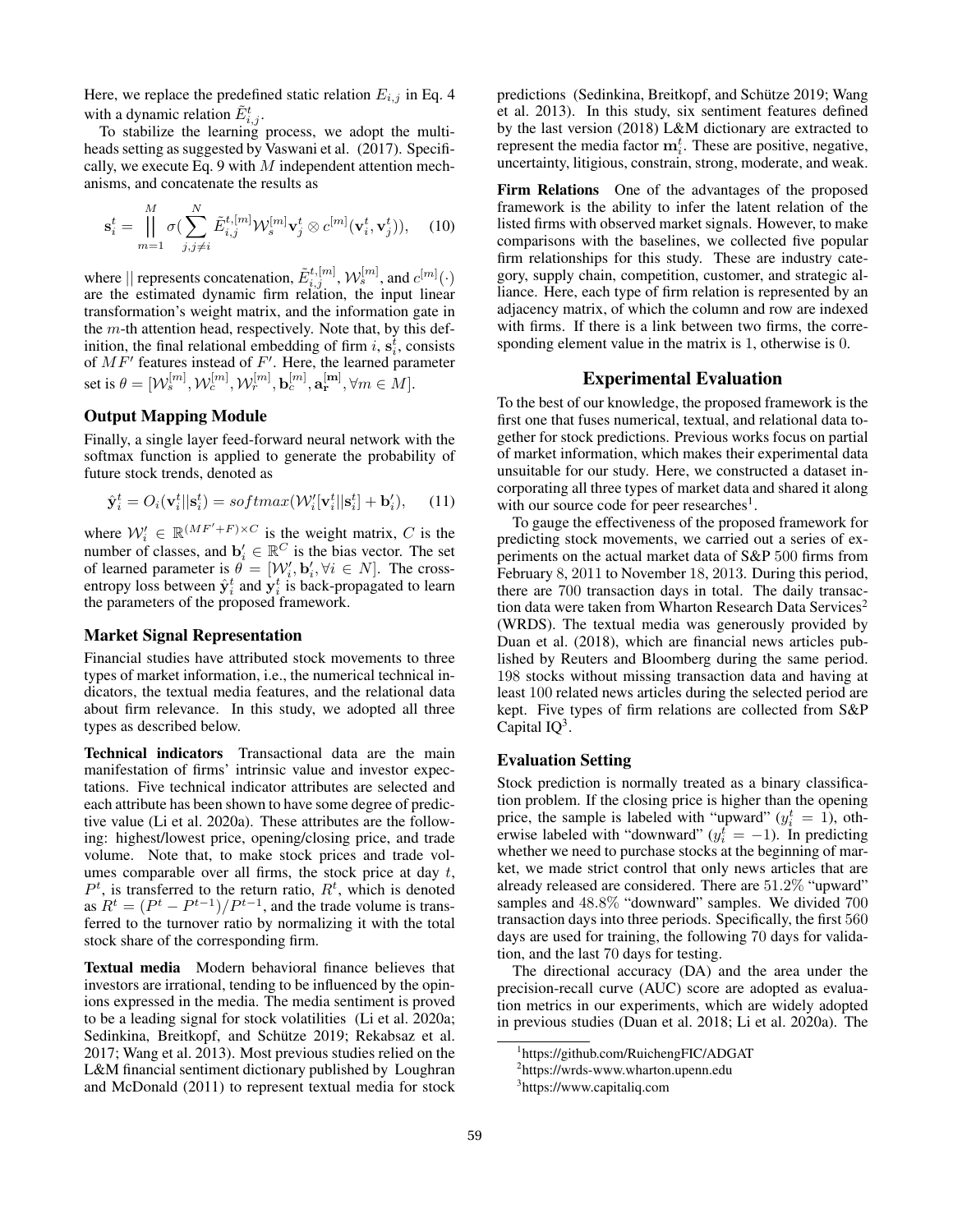

Figure 3: Comparing with baseline methods

evaluation is conducted in a rolling window fashion, as suggested by Li et al. (2020a). That is, we applied the market signals during the past  $T$  transaction days to predict stock movements on the  $\dot{t}^{th}$  day.

Note that, to strengthen the robustness of our evaluation, for each methods compared in our experiments, we trained it 30 times with different initializations. We ranked these 30 runs and selected top-5 in terms of their performances in the validation period. The average performance of the selected runs in the testing period is reported to eliminate the fluctuations caused by random initializations. Each training procedure costs 2 hours in average with one NVIDIA Tesla V100 GPU card.

### Hyper Parameters and Training Settings

Here, the grid search is employed to select the optimal hyper-parameters regarding DA. For the proposed framework, the window size T is searched within  $\{5, 10, \ldots, 50\}$ the hidden size of tensor product  $(K)$  is searched within  $\{5, 10, 15, 20\}$ , and the number of attention heads  $(M)$  is searched within  $\{2, 4, 8, 16, 32\}$ . Unless otherwise specified, the dimensions of all other parameters in this paper are searched within {30, 60, 120, 150, 240, 300, 360}, including the hidden size of the GRU  $(F)$  and the attention layer  $(F')$ . All parameters are initialized using the Glorot initialization (Glorot and Bengio 2010) and are trained using the Adam optimizer (Kingma and Ba 2015) with an initial learning rate of  $0.0005$ . In this study, the optimal window size  $T$ is 30. the dimension of tensor product  $K$  is set to 5, the hidden size of GRU  $F$  is set to 360, The attention layer consists of  $M = 6$  attention heads and its hidden size  $F'$  is set to 60.

#### Comparison

To evaluate the overall performance of the proposed framework, we compared it with several baselines including both non-graph-based and graph-based methods. In particular,

### Non-graph-based Methods

- LSTM: Long Short-Term Memory is one of the most powerful deep learning models for time series forecasting. The LSTM with 2 layers was implemented in our evaluation.
- GRU: Compared to LSTM, GRU holds a simpler design, which makes it easier to train and helps obtain consistent

results with deeper model architecture. The GRU with 2 layers was implemented in our evaluation.

• eLSTM: Li et al. (2020a) proposed the eLSTM to effectively utilize the historical market signals when making predictions. The original settings of eLSTM were adopted.

#### Graph-based Methods

- GCN: The neighbors' attributes in GCN are linearly aggregated to central nodes with normalized firm relations. The GCN with 2 convolution layers was implemented.
- GAT: It specifies different weights to different nodes in a neighborhood. The GAT with 2 masked self-attention layers was implemented.
- TGC: Feng et al.(Feng et al. 2019) proposed the Temporal Graph Convolution (TGC) model for stock predictions, which dynamically adjusts the predefined firm relations before feeding them into GCN. The original settings were adopted.

All baselines considers technical indicators and textual media features. Specifically, the technical indicators and textual media features of the past  $T$  days are concatenated sequentially and fed into LSTM, GRU, eLSTM, and TGC. Since both GCN and GAT are unable to handle sequential data, for a given firm, its technical indicators and textual media features of the past  $T$  day are concatenated into a super compound vector to represent firm nodes. All graph-based baselines considered predefined firm relations, which are represented by an adjacency matrix. For a given element in the matrix, it is set to 1 if its corresponding firm pair has any of the five predefined firm relations.

Figure 3 shows the results of all baseline models and the proposed method. LSTM, GRU, and eLSTM, which only consider the sequential dependencies among market signals, achieve similar performances with GAT and GCN, which only consider the structural information of the stock market. TGC achieves the second-best performance in terms of DA and AUC. Compared to other methods, it considers both the sequential dependencies among market signals and the structural information of the stock market. The proposed approach achieves the best performances, with enhancements of at least 6.4% and 10.7% in terms of the DA and AUC, respectively. The p-values of the t-tests are all less than the critical confidence value (0.05), indicating that the superior performance of the proposed approach was statistically significant. Comparing with TGC, our approach infers the ultimate firm relations responsible for propagating spillovers from observed market signals without any help from the predefined firm relations and achieves a promising result. This indeed paves a way for the problem of capturing the influential power from peers even without any predefined peer relation at hand.

### Effectiveness of the Proposed Approach

Effectiveness of AD-GAT In finance, the momentum spillovers of listed firms is well acknowledged. A common strategy of the pilot work is to adopt graph convolution networks (GCNs) with some predefined firm relations. In this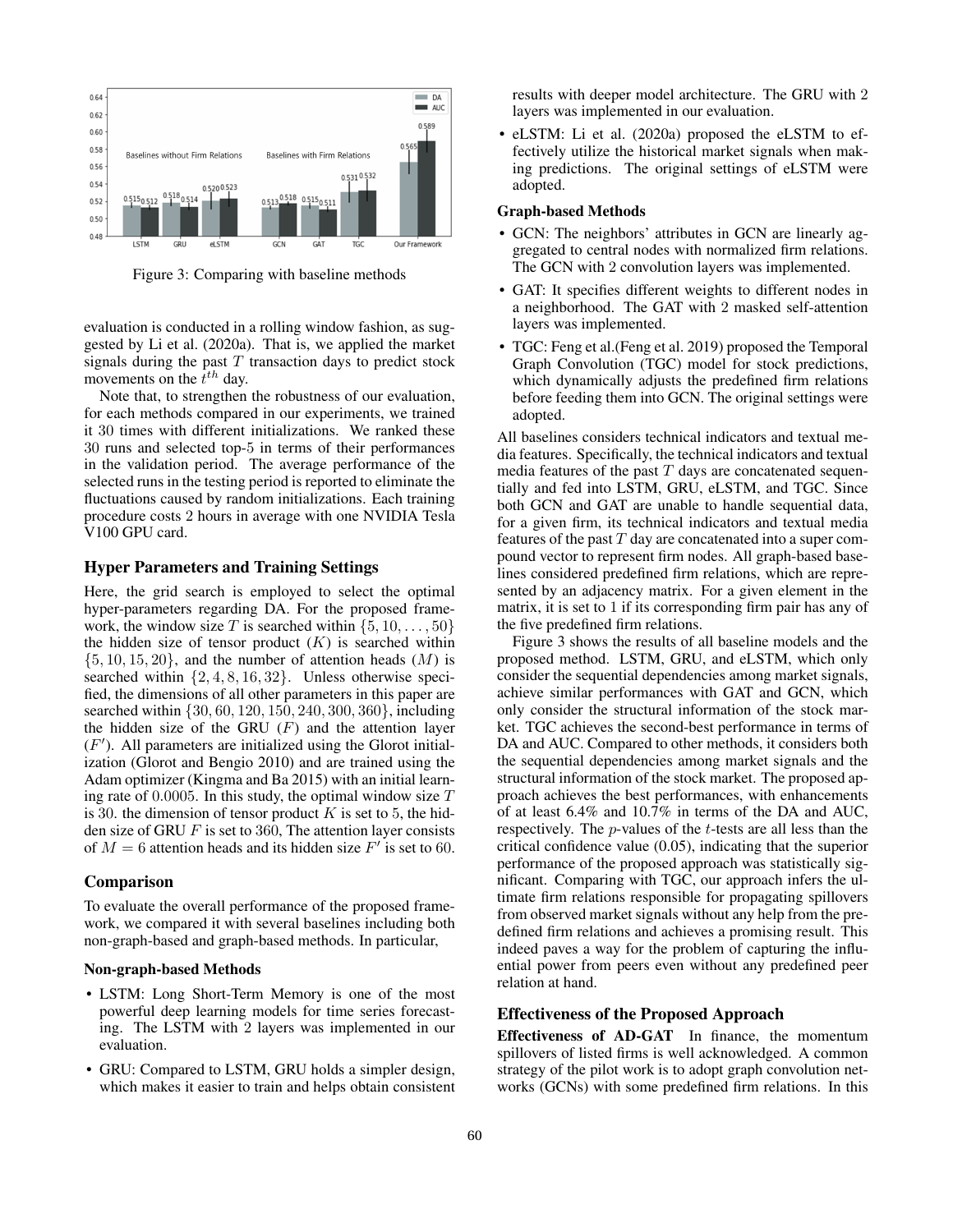| Firm Relation            | AM     |            | Linear |            |
|--------------------------|--------|------------|--------|------------|
|                          | DА     | <b>AUC</b> | DА     | <b>AUC</b> |
| Industry                 | 0.5322 | 0.5351     | 0.5210 | 0.5298     |
| Supplier                 | 0.5288 | 0.5388     | 0.5172 | 0.5222     |
| Customer                 | 0.5302 | 0.5473     | 0.5203 | 0.5306     |
| Competitor               | 0.5325 | 0.5505     | 0.5219 | 0.5425     |
| Alliance                 | 0.5346 | 0.5472     | 0.5232 | 0.5389     |
| Combination of All       | 0.5501 | 0.5550     | 0.5355 | 0.5433     |
| <b>Inferred Relation</b> | 0.5647 | 0.5894     | 0.5436 | 0.5672     |

Table 1: Results of different relations and aggregators

study, we infer the latent firm relation from observed market signals to avoid the bias generated by the predefined relations. To judge whether incorporating with the predefined relations can further boost the proposed implicit relation inference, the predefined firm relation is added to  $R_{i,j}^t$ in Eq. 8 before normalization. We carried out a series of experiments with all of these five predefined relations. Table 1 shows the results of different aggregators (columns) and firm relations (rows). It can be observed that inferring the implicit relation is superior to any predefined firm relations, and achieves the best performance with enhancements of at least 2.7% and 6.2% in terms of the DA and AUC, respectively. This finding further proves that the momentum spillovers of listed firms follows a variety of firm links, and utilizing the predefined firm relations as the hidden spillover channel inevitably causes bias and misleads stock predictions.

In addition, traditional GNNs based on linear aggregators transfer and aggregate the peer influences without considering the interferences of connected firms' attributes once a connection is built. Such non-attribute sensibility makes traditional GCNs inappropriate to deal with the attributesensitive momentum spillovers of listed firms. To judge the effectiveness of the AM aggregator, which models the attribute-mattered spillover effect in stock markets, we also compared it with the linear aggregator (Eq. 3). In Table 1, the proposed AM aggregator outperforms the linear aggregator under all firm relations, with average enhancements of 2.4% and 2.3% in terms of DA and AUC, respectively.

Effectiveness of Tensor Fusion The tensor fusion module is proposed to facilitate the RNN module to generate highlevel features that are used to represent firm states and infer their relation. Different from previous methods in which the interactions of market signals are simply ignored or considered identical of all firms, the tensor fusion module learns the firm-specific interactions of market signals directly from observed price fluctuations.

To judge whether it is necessary to consider firm-specific interactions of market signals, we explored the proposed approaches with two variants:

- AD-GAT<sub>C</sub>: Numerical and textual data,  $x_i^t = [m_i^t || n_i^t]$ , are concatenated to represent the daily market signals without considering their interactions.
- AD-GAT<sub>S</sub>: Instead of using firm-specific tensor fusion modules, a shared tensor fusion module is used to model

|                          | DA               | AUC.             |
|--------------------------|------------------|------------------|
| AD-GAT $_C$<br>$AD-GATS$ | 0.5450<br>0.5542 | 0.5604<br>0.5679 |
| Our method               | 0.5647           | 0.5894           |

Table 2: Effectiveness of tensor fusion module

the interactions of market signals. This is achieved by removing the subscripts  $i$  of all parameters in Eq. 1, which assumes that all of these parameters are identical for all listed firms.

In Table 2,  $AD-GAT<sub>S</sub>$  shows a better performance than AD-GAT $_C$ , indicating that capturing the interactions of different market signals is critical to stock predictions. Comparing with  $AD-GAT<sub>S</sub>$ , the proposed method further improves the predictive performance with enhancements of 1.9% and 3.8% in terms of DA and AUC, respectively. This finding indicates that feature interactions are firm-specific and should be treated in term of each firm.

#### Conclusion

In stock markets, the past returns of one firm affect the returns of firms that are linked to it. Only few studies in machine learning predicted the trend of one firm in terms of its relevant firms. A common strategy in previous studies is to adopt GCNs with predefined firm relations that have been explored in financial studies. We argue that it is inappropriate to rely on predefined firm relations since the spillover channel is dynamically changing over time. In this study, we infer the implicit spillover channel via observed market signals. In addition, to model market signals precisely, we propose a tensor-based fusion module to capture the interactions of different signals which is typically ignored in previous studies. Experiments on the listed firms of the S&P 500 shows that the estimated firm relation is more efficient than the well-acknowledged firm relations to capture momentum spillovers, and modeling market information space with feature interactions can further improve stock predictions.

More importantly, in real stock markets, the influence propagation of linked firms is attribute-sensitive, wherein the spillover of one attribute is affected by the other attributes of two connected listed firms. However, traditional GCNs transfer and aggregate the peer influence without considering the states of both connected firms once a connection is built. In this study, we propose the attribute-driven graph attention network that holds a novel aggregator to capture the attribute-mattered momentum spillovers. Experiments on the three-year data of the S&P 500 demonstrate the superiority of the proposed framework over state-of-the-art algorithms, including GCN, eLSTM, and TGC with enhancements of at least 6.4% and 10.7% in terms of the DA and AUC, respectively. Indeed, the proposed attribute-driven graph attention network can be generalized to other problems with implicit relations or attribute-mattered information propagation, such as the estimation of option implied volatilities and bulk futures. However, its power is yet to be explored in the near future.